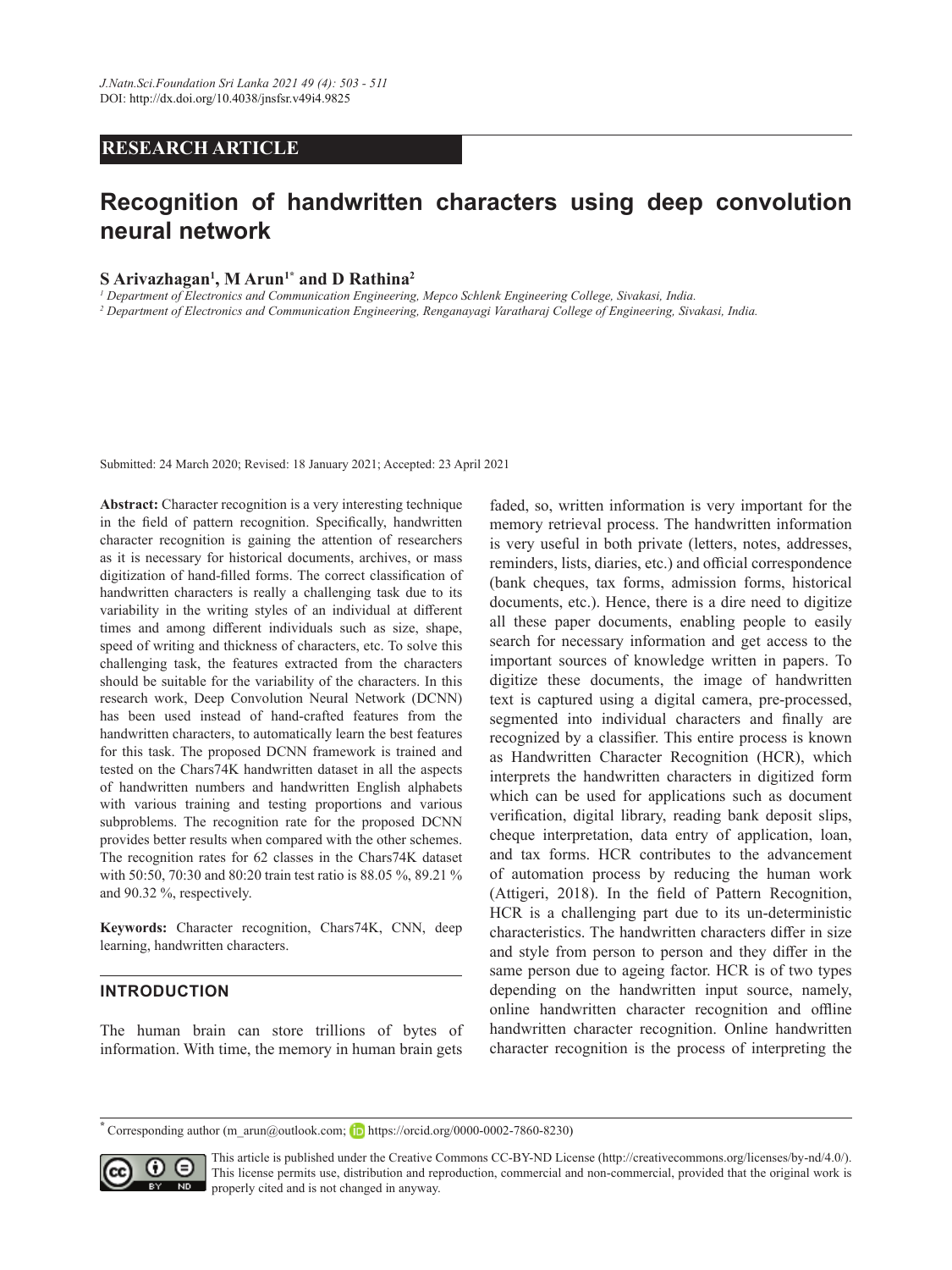handwritten characters as it is written on the touch screen by a digital pen. Here, recognizing the characters involves finding the position of the pen tip movements and the up/down pen strokes. The information is extracted from the strokes and the structures of the handwritten character, and the character is recognized instantly. Offline character recognition is a process of interpreting the handwritten characters from the scanned image of the handwritten document. The handwritten character in the image is subjected to feature extraction based on shape, orientation, and other transformable features. The offline HCR is quite complex than the online HCR because the information of pen tip movement is not available. The only way to recognize offline handwritten images is to extract the features which are more suitable for character recognition. In this research work, we have studied the effect of Deep Convolution Neural Network (DCNN) in the field of HCR.

Many researchers have worked on character recognition for the past few decades. The performance for character recognition using the multi-layer perceptron classifier is compared with the convolutional neural network (Driss *et al*., 2017). Handwritten digits recognition by convolutional neural networks and with traditional features extraction (Hu invariant moments, Fourier descriptors, projections histograms, horizontal cell projections, local line fitting and zoning) and classification techniques (k-NN, Mahalanobis distance and support vector machines) is done and compared (Enriquez *et al*., 2019). A novel feature extraction method known as Deep Contextual Stroke Pooling (DCSP) has been introduced for Scene Character Recognition (Zhang *et al*., 2018). An adaptive deep Q-learning strategy for handwritten digit recognition was proposed by Qiao *et al*. (2018). This Q-learning strategy merges the feature extracting capability of deep learning and the decision-making of reinforcement learning to form a deep belief network. A new data augmentation method and directional feature maps using CNNs have been introduced for handwritten Chinese character recognition (Qu *et al*., 2018).

CNN architecture for outputting the arbitrary length symbol streams from the handwritten text was presented by Ptucha *et al*. (2019). A new method for combining position embeddings with residual networks (ResNets) and bidirectional long short-term memory (BiLSTM) networks for unconstrained offline handwritten word recognition was proposed by Wu *et al*. (2019). A

feature extraction technique using non-redundant Stockwell transform for handwritten digit recognition of Odia language was introduced (Dash *et al*., 2015). Another transformed domain feature extraction using Slantlet coefficients is also proposed by the same researchers. A DIGI-Net CNN for recognizing digits, which has the ability to learn common features from three different formats (handwritten, natural images, printed font) was designed (Madakannu & Selvaraj, 2019). A shared-hidden-layer deep convolutional neural network (SHL-CNN) for image character recognition for different languages was designed (Bai *et al*., 2014). A convolutional network for handwritten character recognition based on subspace method was designed by Gatto *et al*. (2017). A machine learning model for recognizing handwritten characters on form document based on CNN for feature extraction and support vector machines (SVM) for classification was proposed (Darmatasia, 2017). A method called DropSample, a new training method for enhancing the deep convolutional neural networks for large-scale unconstrained handwritten Chinese character recognition was introduced by Yang *et al*. (2016). Recently, Sinhala handwritten character recognition was done by convolutional neural networks (Mariyathas *et al*., 2020). Considering the popularity of the Convolutional Neural Network, in this research work, a new DCNN architecture is proposed for recognizing the handwritten characters rather than using famous architectures like ResNet, VGGNet and GoogleNet, etc. because of their computational complexity and memory requirement. Also, the proposed architecture is a full sparse convolutional, as it does not have any fully connected layers except the output layer.

#### **METHODOLOGY**

The handwritten dataset should have diverse writing styles by numerous authors in order to design a good character recognition model. This research work used the Chars74K dataset (*http://www.ee.surrey.ac.uk/ CVSSP/demos/chars74k/*) for recognizing the individual handwritten characters. This dataset has handwritten images which are drawn using a tablet PC. It consists of 3410 handwritten images, which includes 62 classes (0- 9, A-Z, a-z); each class consists of 55 images. Apart from the handwritten characters, the dataset also has 7705 natural images and 62992 images of synthetic fonts used in the computer, making the total number of images in the dataset as 74000 (74K). The sample handwritten images from the Chars74K dataset are shown in the Figure 1.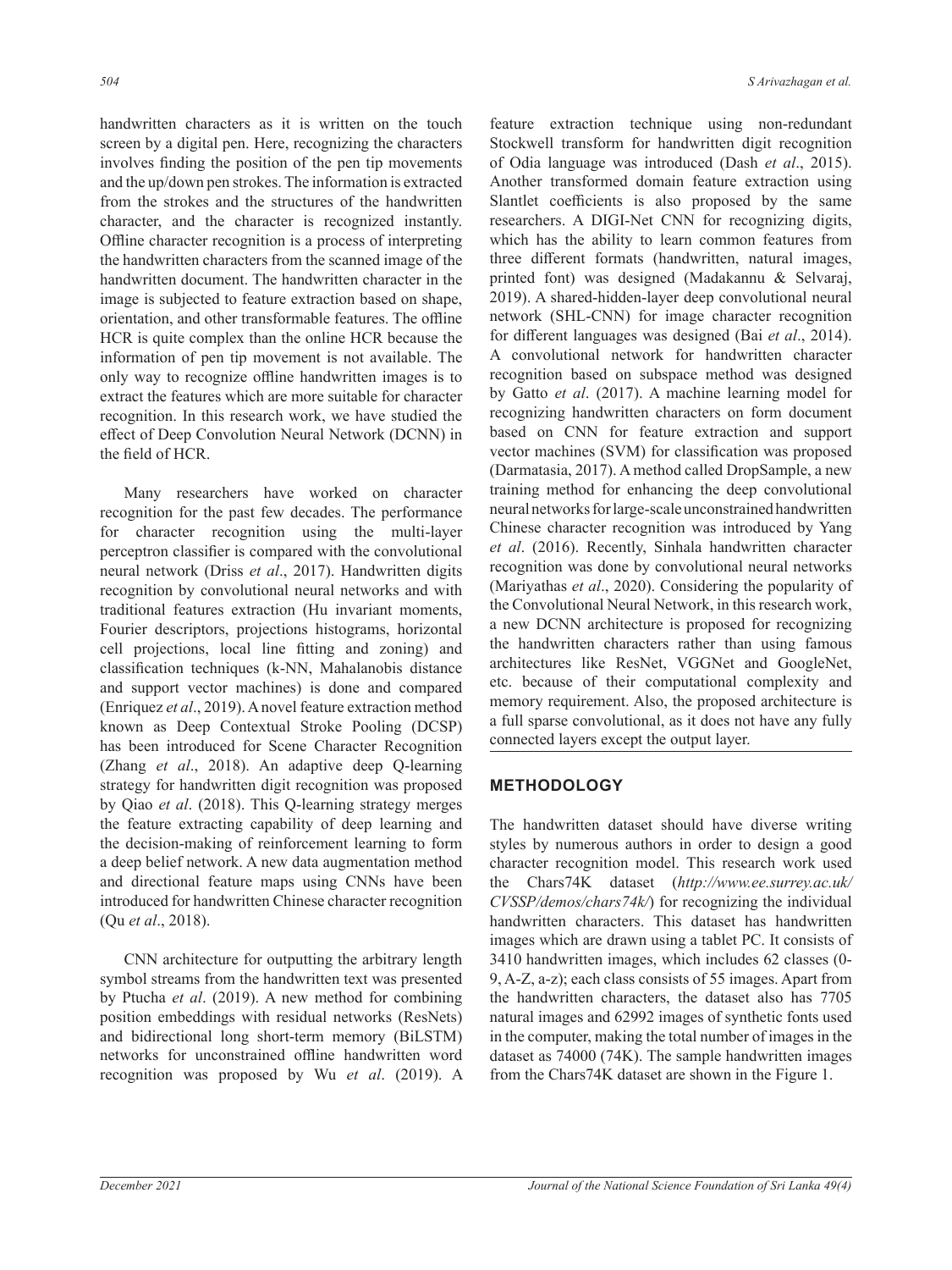

**Figure 1:** Sample handwritten images of the chars 74K image dataset

mages. The block diagram of the proposed method is shown in connectivity of the Figure 2. The first block in the proposed methodology based on the bo

is the pre-processing stage. The pre-processing stage in this research work is a two-step process. The first step in the pre-processing stage is the binarization, which converts the RGB image to a binary image. As it is simple to process the low-level colour, the input image is binarized by means of the Otsu algorithm (Haseena & Clara, 2017). The second process in the pre-processing stage is to get the interested portion from the dataset image. The handwritten character images in the Chars74k dataset have a wide background area more than the Region of Interest (ROI). The bounding box approach is to extract the ROI from the handwritten character images. The excess background is removed based on the connectivity of the binary image. The image is cropped based on the bounding box and the ROI is obtained.



 $\frac{1}{2}$  berefore stage, the images are split into different train and test ratios such as 80:20,  $\frac{1}{2}$ **Figure 2:** Block diagram of proposed methodology

into different train and test ratios such as 80:20, 70:30 layers between the input layer and and 50:50. Then the images are trained and tested using layer. The architecture of the propos the proposed DCNN architecture. The proposed DCNN architecture and the fully stages between the fully layer and the fully stages and the fully stages and the fully stages are fully stages and the fully stages are fully sta After the pre-processing stage, the images were split

e-processing stage, the images were split architecture has seven (07) stages of consecutive hidden layers between the input layer and the fully connected layer. The architecture of the proposed DCNN is shown in Figure 3.



Figure 3: Architecture of proposed deep convolution neural network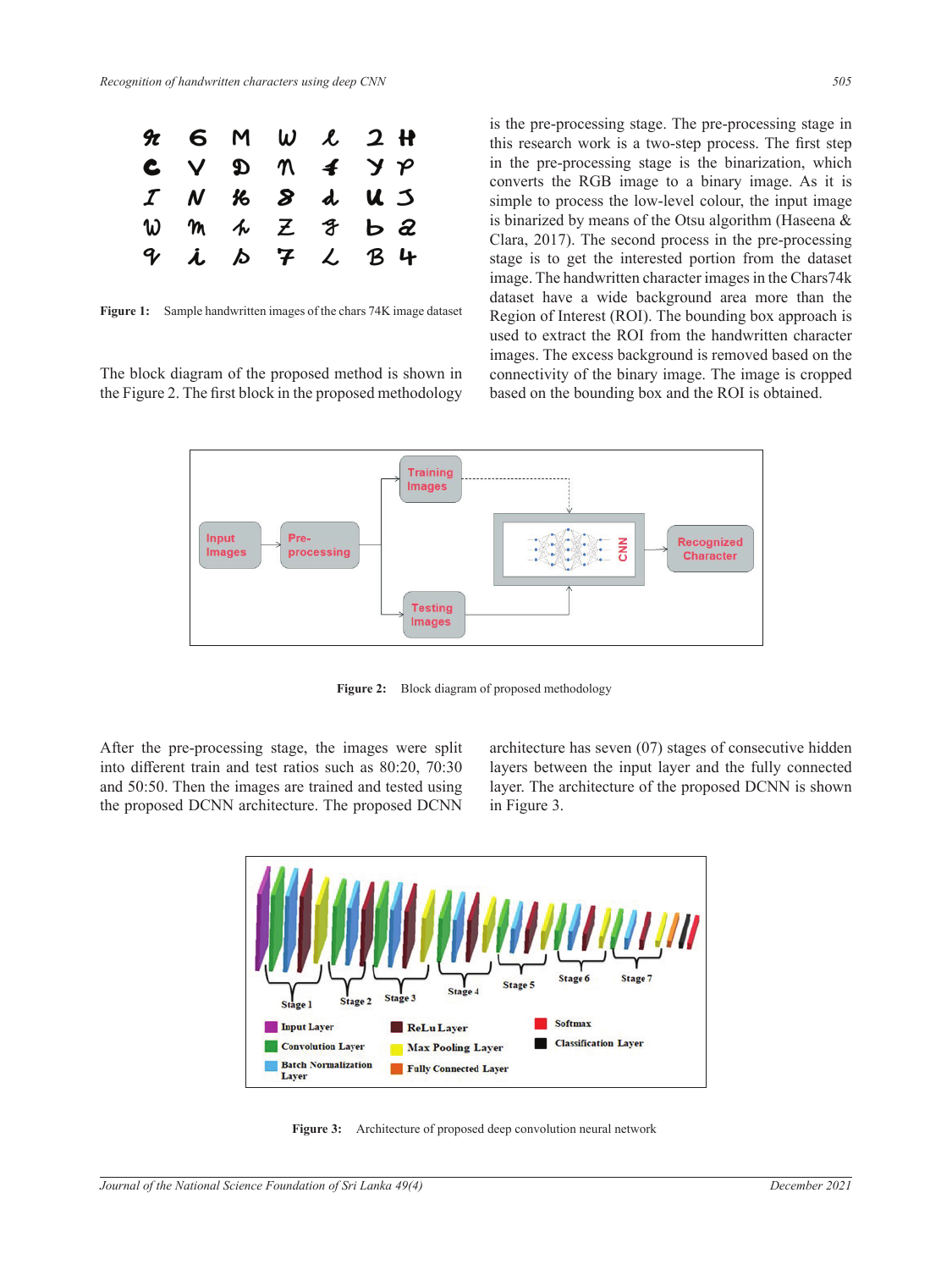The proposed DCNN architecture has 7 hidden layers, which are the convolution layers, along with batch normalization and activation functions (ReLU). Between every hidden layer, there is a pooling operation, which takes place except in the 2nd hidden layer.

Convolution layer is the heart of the CNNs. They are responsible for the automatic learning of the features from the given input image. This layer applies the filter to the input to create a feature map that encapsulates the occurrence of the detected features in the input. The filters in the neural networks are handcrafted, but the idea of CNN is to learn the filters during the training stage in the context of a specific application. The convolution operation is shown in Figure 4. Convolution Neural Netv



**Figure 4:** Convolution operation in convolution neural network

Fine size of the feature map after the convolution feature in the input will operation is given by equation 1. The size of the feature map after the convolution

$$
O_f = \left[\frac{I + 2P - F_c}{S}\right] + 1 \qquad \qquad \dots (1)
$$

of the input to the convolution layer,  $P$  and  $S$  stands for between the  $7$  hidden layers and randomly eliminated a the output to the output to the input using the estimate of error that assumes that assume that assume that assume  $\epsilon$ length of the padding and stride and  $F_c$  is the size of the pooling layer between the convolution filter.

task. The CNN is updated layer-by-layer backward this layer are connected to all the activations of hic during the back propagation from the output to the input layers in the architecture. This layer flattens the twoin the layers prior to the current layer are fixed. As all final output from this layer consists of  $N \times 1$  dimensions, ayers are getting updated simulationsly during an where it denotes the providence update, the update procedure will be trying to chase a decision-making action moving target. Batch normalization is the technique to Table 1 specifies the parameters of the proposed DCNN voordinate are aparte of many prosent and distributions of the prosent makes spread and distributions of the prior layer  $\mathbf{u}$  is activation function function. Batch normalization provides a well-designed way of recoordinate the update of multiple layers in the CNN. The in every layer. using the estimate of error that assumes the weights dimensional vectors into one-dimensional feature layers are getting updated simultaneously during an where N denotes the number of classes. Th

batch normalization can be applied after or before the activation function. For ReLU activation function, it is identified that batch normalization should be used before the activation function. Batch normalization provides a well-designed way of re-parameterizing any deep network. The re-parameterization drastically reduces the problem of coordinating updates across many layers. Standardizing the activations of the prior layer makes spread and distribution of inputs of the subsequent layer does not change during the weight update, at least not dramatically. This effects stabilizing and speeding-up the training process of deep neural networks*.*

Activation functions are really important in a Convolution Neural Network (CNN) to identify the nonlinear complex functional mappings between the input and output. If the activation function has not been added, the CNN would simply be a linear regression model of polynomial function of one degree. Therefore, the hidden layers in the CNNs are added with an activation function such as tanh, ReLU or sigmoid, etc. In this research work, we have used ReLU as the activation function as handcrafted, but the idea of CNN is to learn the filters during the training stage in the context of a specific it avoids and rectifies vanishing gradient problem. The application. The convolution operation is shown in Figure 4. only limitation of this ReLU activation function is that it can be used only in the hidden layers. Therefore, we have used Softmax activation function in the output layer as we are dealing with a multiclass classification problem.

A limitation of the feature map output of convolution had the feature maps trace the accurate location in convolution neural network right is that the feature maps three the accurate focation of features in the input making the feature map translation variant. Therefore, small movements in the location of the feature in the input will result in a different feature map. peration is given by equation 1.<br>To avoid this situation, pooling layer is introduced for  $=\left[\frac{I+2P-F_c}{c}\right]+1$  … (1) down-sampling. A pooling layer is added mostly after the convolution layer. Even though more pooling operations  $O_f = \left[\frac{r+2r-r_c}{s}\right] + 1$  … (1) when sampling, it pooling tages is dated mostly and the convolution layer. Even though more pooling operations For the feature map and the feature map are available, in this research work we have used Max Pooling in the DCNN. We have added 6 pooling layers between the 7 hidden layers and randomly eliminated a pooling layer between the 2nd and 3rd hidden layer. where  $O_f$  is the size of the feature map, I is the size Pooling in the DCNN. We have added 6 pooling<br>of the input to the convolution layer P and S stands for between the 7 hidden layers and randomly elimi

After the sequence of 7 stages, the fully connected  $\overline{AB}$ output layer is stacked to the DCNN. Neurons present in ask. The CNN is updated layer-by-layer backward this layer are connected to all the activations of hidden layers in the architecture. This layer flattens the twothe estimate of error that assumes the weights dimensional vectors into one-dimensional features. The  $\frac{1}{2}$ final output from this layer consists of  $N \times 1$  dimensions, where N denotes the number of classes. Then the update, the update procedure will be trying to chase a decision-making action is taken by the Softmax layer. target. Batch normalization is the technique to Table 1 specifies the parameters of the proposed DCNN in every layer. Training deep neural networks is a challenging output layer is stacked to the DCNN. Neurons pro convolution filter.<br>Training deep networks is the size of the sequence of the stages, the fully conne

updates across many layers. Standardizing the activations of the prior layer makes spread and distributions of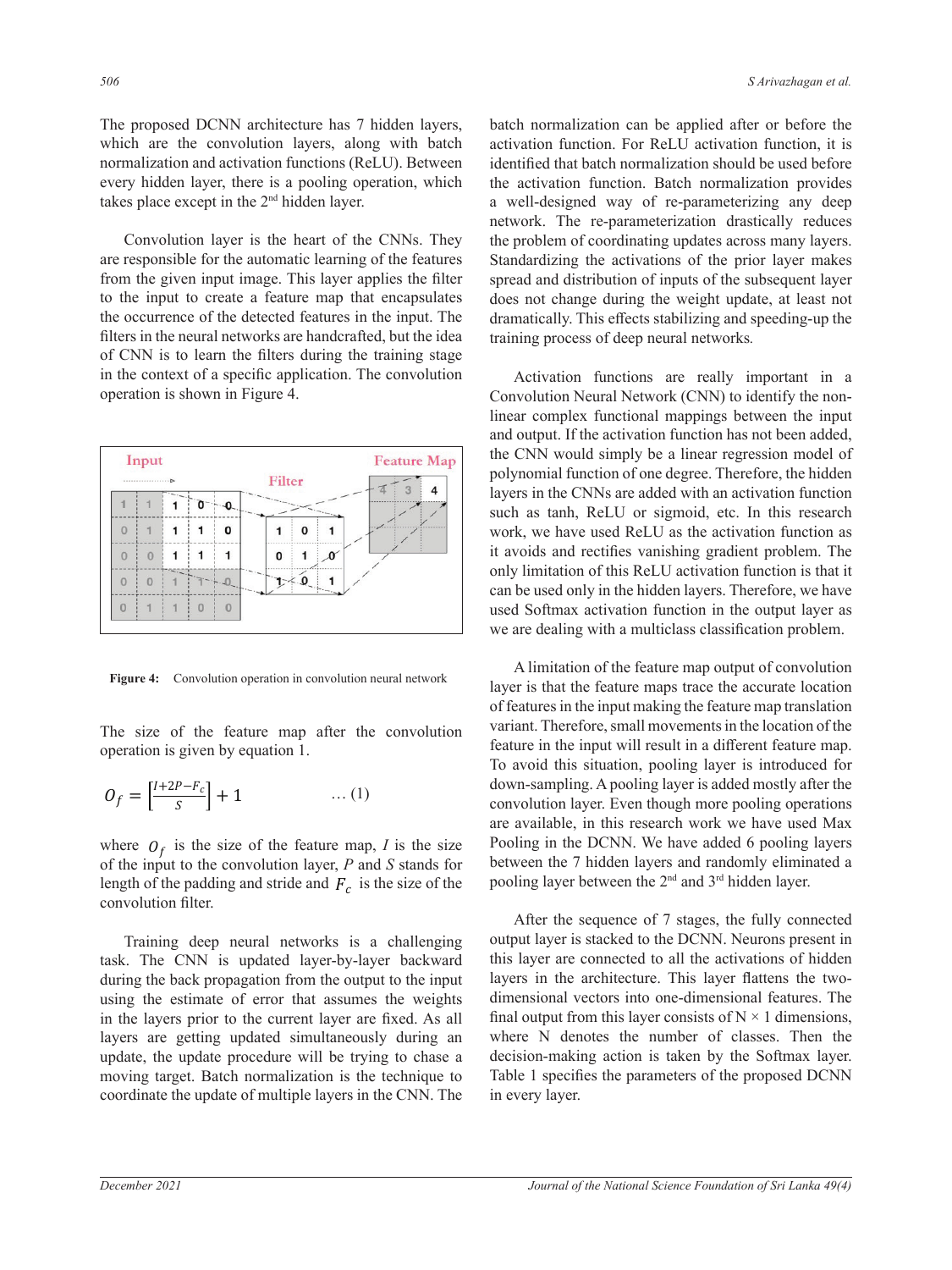| Layer      | Filter size  | No. of feature maps | Input size     | Output size    |
|------------|--------------|---------------------|----------------|----------------|
| $1$ -Conv  | $3 \times 3$ | 128                 | $64 \times 64$ | $64 \times 64$ |
| MaxPooling | $2 \times 2$ | 128                 | $64 \times 64$ | $32 \times 32$ |
| $2$ -Conv  | $3 \times 3$ | 128                 | $32 \times 32$ | $32 \times 32$ |
| $3 - Conv$ | $3 \times 3$ | 128                 | $32 \times 32$ | $32 \times 32$ |
| MaxPooling | $2 \times 2$ | 128                 | $32 \times 32$ | $16 \times 16$ |
| $4$ -Conv  | $3 \times 3$ | 128                 | $16 \times 16$ | $16 \times 16$ |
| MaxPooling | $2 \times 2$ | 128                 | $16 \times 16$ | $8 \times 8$   |
| 5-Conv     | $3 \times 3$ | 128                 | $8 \times 8$   | $8 \times 8$   |
| MaxPooling | $2 \times 2$ | 128                 | $8 \times 8$   | $4 \times 4$   |
| $6$ -Conv  | $3 \times 3$ | 128                 | $4 \times 4$   | $4 \times 4$   |
| MaxPooling | $2 \times 2$ | 128                 | $4 \times 4$   | $2 \times 2$   |
| 7-Conv     | $3 \times 3$ | 128                 | $2 \times 2$   | $2 \times 2$   |
| MaxPooling | $2 \times 2$ | 128                 | $2 \times 2$   | $1 \times 1$   |

**Table 1:** Parameters of the proposed DCNN architecture in every layer

The training process involves the back propagation technique, which adjusts the weight value depending on the previous trained validation. The back propagation does the optimization process, which involves forward pass, loss function, background pass and weight update. The forward pass is used to interchange the input and the output values. The loss function, which is used for the optimization is mean square error (MSE) between the predicted and the target one. The backward pass is defined by the weight update value that gives the least loss measure.

# **RESULTS AND DISCUSSION**

The entire research work was done on the Chars74K handwritten dataset using the proposed DCNN architecture, and was carried out by MATLAB R2018a software in an Intel core i5 Processor @3.2 GHz with 64 bit OS.

First the experiment was carried out for finding the optimum number of epochs. The experiment was done on the handwritten characters of the Chars74K dataset with different train and test ratios. Also, the experiment was carried out as 4 different subproblems. The first subproblem considers only the numerals of the dataset (10 class problem). The numerals 0–9 is considered and only 550 images out of 3410 images were used. The second subproblem considers only the uppercase alphabets (A-Z), making it a 26-class problem. The third subproblem considers only the lowercase alphabets (az), making it as another 26-class problem. Finally, all the alphanumeric handwritten characters (0-9, A-Z, a-z) were considered, and made into a 62-class recognition problem. The experiment was carried out for 80:20, 70:30 and 50:50 train test ratios for different epochs and the recognition rates are tabulated in Table 2.

It is evident from Table 2 that 20 epochs give the best recognition rate. When the number of epochs increased, we observed the problem of overfit; also, the computational time is increased with the increase of the epochs. Therefore, further experimentation is carried out with 20 epochs. Now the experiment was done to find the optimum filter size for the convolution layer. Filter size is also an important factor for extracting the features. Most of the best features are usually local in nature, so a convolution filter capturing the local features will make sense. To get the useful feature of the image, a single filter slides all over the height and width of the image. In this research work, it is decided to keep the filter sizes common across all the seven hidden convolution layers. To find the optimum filter size, the experiment was carried out with several filter sizes such as  $3\times3$ ,  $5\times5$ , 7×7, 9×9 and its recognition rate is tabulated in Table 2.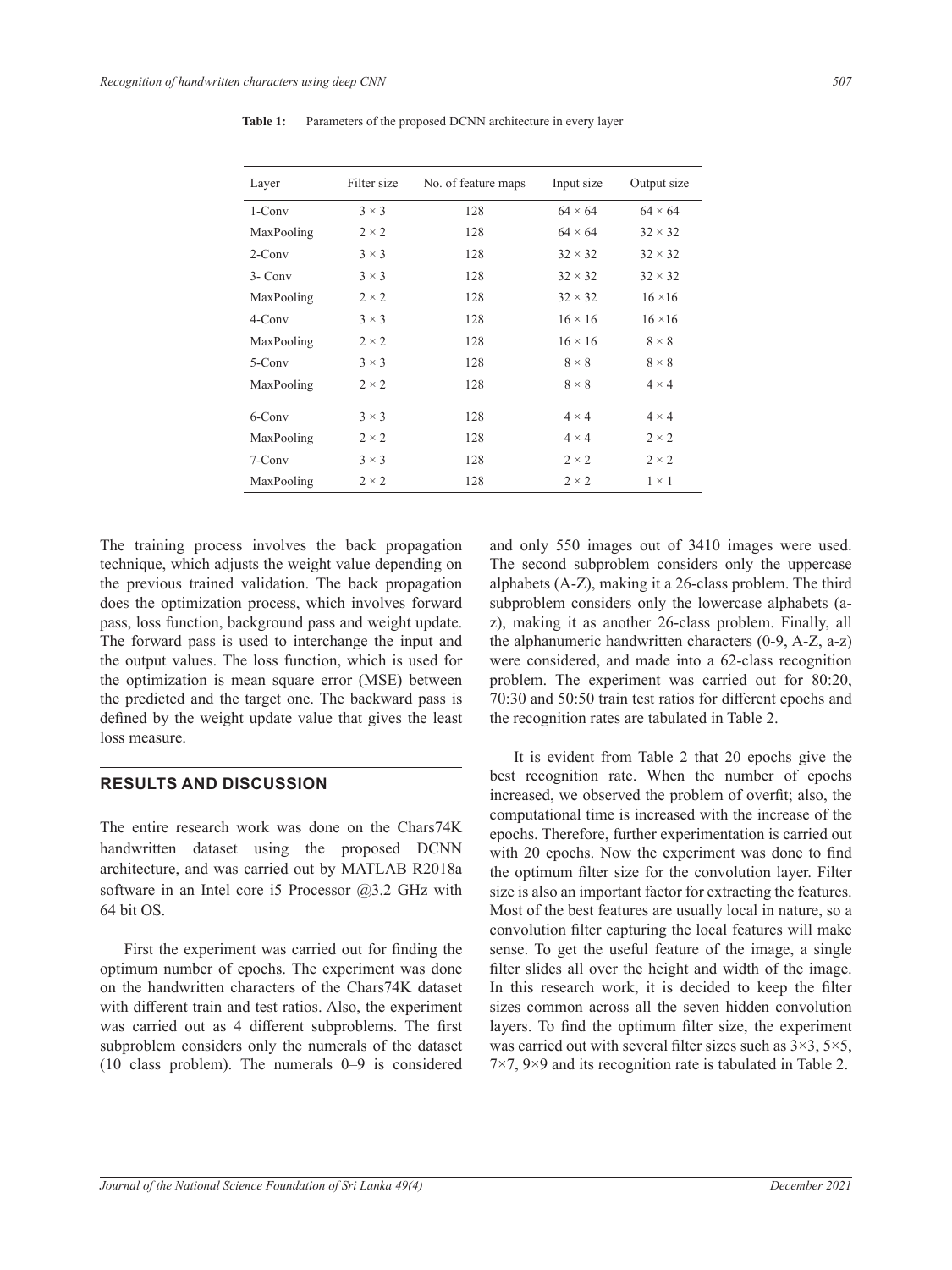| No. of | Train test ratio | Recognition rate $(\% )$ |                 |                   |                   |
|--------|------------------|--------------------------|-----------------|-------------------|-------------------|
| epochs | (%)              | <b>Numerals</b>          | Uppercase       | Lowercase         | Alphanumeric      |
|        |                  |                          | alphabets (A-Z) | alphabets $(A-Z)$ |                   |
|        |                  | $(0-9)$                  |                 |                   | $(0-9, A-Z, a-z)$ |
|        | 50:50            | 98.52                    | 98.72           | 94.02             | 88.05             |
| 20     | 70:30            | 100                      | 99.04           | 96.15             | 89.21             |
|        | 80:20            | 100                      | 97.90           | 93.36             | 90.32             |
|        | 50:50            | 98.52                    | 98.01           | 92.88             | 87.69             |
| 50     | 70:30            | 99.38                    | 98.56           | 94.95             | 88.91             |
|        | 80:20            | 70                       | 98.95           | 93.71             | 89.15             |
|        | 50:50            | 97.41                    | 98.43           | 93.30             | 87.22             |
| 100    | 70:30            | 98.75                    | 97.60           | 93.75             | 87.30             |
|        | 80:20            | 76.36                    | 96.85           | 94.41             | 88.56             |

**Table 2:** Recognition rates for different epochs using the proposed DCNN

Table 3: Recognition rates for different filter sizes using the proposed DCNN

|              | Train test ratio<br>$(\%)$ | Recognition rate $(\% )$ |                   |                   |                   |
|--------------|----------------------------|--------------------------|-------------------|-------------------|-------------------|
| Filter size  |                            | <b>Numerals</b>          | Uppercase         | Lowercase         | Alphanumeric      |
|              |                            | $(0-9)$                  | alphabets $(A-Z)$ | alphabets $(A-Z)$ | $(0-9, A-Z, a-z)$ |
| $3 \times 3$ | $50 - 50\%$                | 98.52                    | 98.72             | 94.02             | 88.05             |
|              | $70 - 30\%$                | 100                      | 99.04             | 96.15             | 89.21             |
|              | $80 - 20%$                 | 100                      | 97.90             | 93.36             | 90.32             |
| $5 \times 5$ | 50-50%                     | 99.63                    | 96.44             | 92.17             | 85.90             |
|              | $70 - 30%$                 | 96.88                    | 95.91             | 93.75             | 87.90             |
|              | $80 - 20%$                 | 99.09                    | 98.60             | 96.15             | 88.56             |
| $7 \times 7$ | 50-50%                     | 94.81                    | 96.44             | 90.17             | 84.11             |
|              | 70-30%                     | 100                      | 95.67             | 92.55             | 85.08             |
|              | $80 - 20%$                 | 100                      | 95.45             | 94.06             | 88.71             |
| $9 \times 9$ | $50 - 50%$                 | 94.81                    | 96.44             | 88.46             | 82.20             |
|              | $70 - 30\%$                | 95                       | 95.91             | 93.51             | 85.99             |
|              | $80 - 20%$                 | 98.18                    | 96.85             | 92.31             | 85.45             |

While using different filter sizes, the padding was adjusted so that it does not affect the dimensions of the architecture described in Table 1. For the filter sizes 3×3, 5 $\times$ 5, 7 $\times$ 7 and 9 $\times$ 9, the padding sizes used are 1, 2, 3, and 4, respectively. Again, the same four subproblems were carried out using different filter sizes with adjusted padding. The recognition rate for the different filter sizes for the subproblems is listed in Table 3.

It is not an easy task to pick the optimum filter size from Table 3. For an example,  $5 \times 5$  filter size is better than 3×3 filter size for 50:50 train test ratio in numeral subproblem. But for other test ratios,  $3\times3$  filter size performs better. The same was observed with lowercase alphabets also. Filter sizes 7×7 and 9×9 provided more or less comparable results among each other. But for the subproblem of recognizing the alphanumeric (62 class)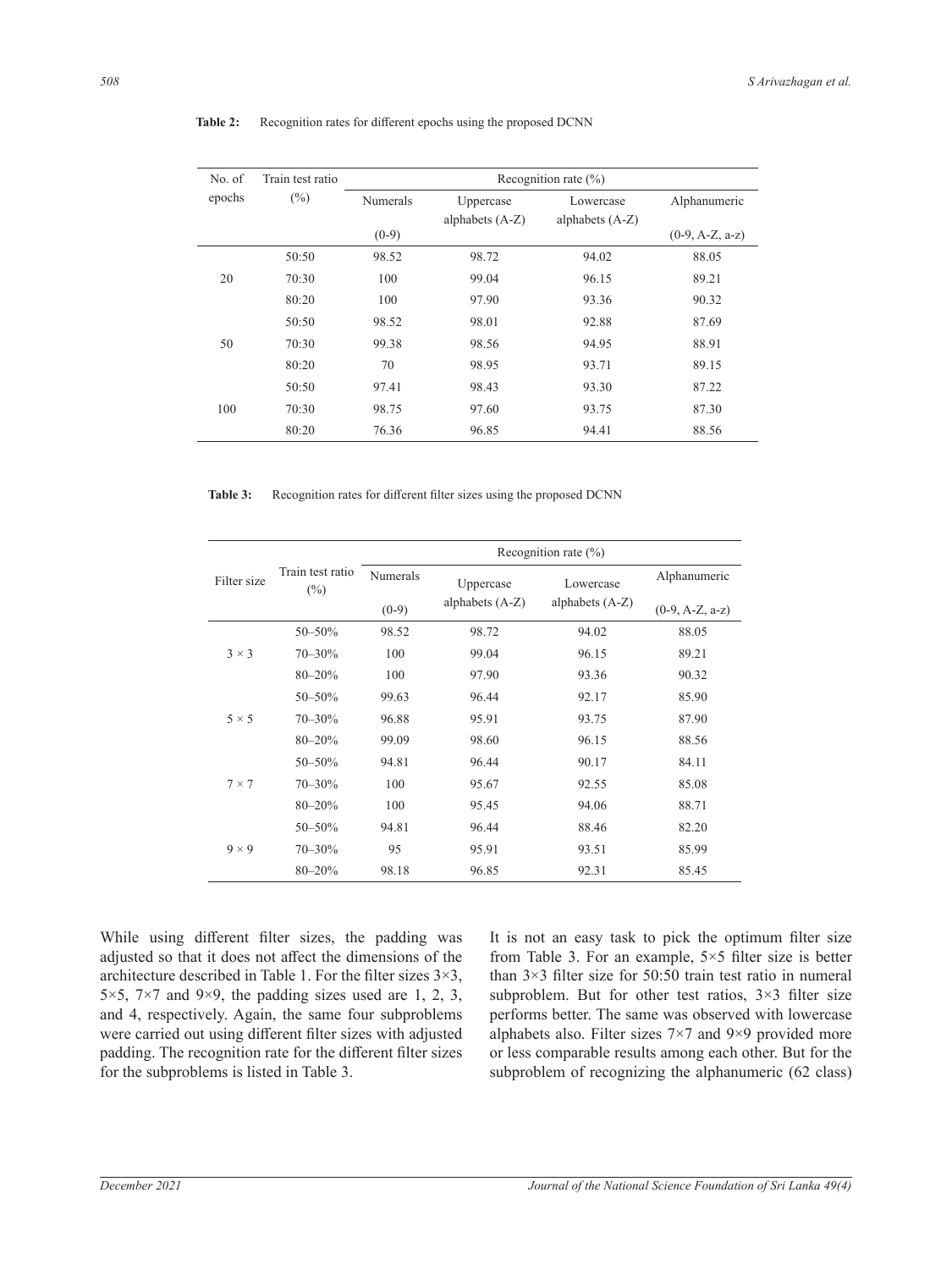characters, without any doubt, the filter size  $3 \times 3$  performs better. Therefore, it was observed that lower filter size extracts more local features than the higher filter size. In larger filter size, it was observed that weight sharing is poor compared to the smaller filter size because of the padding size. Further experiments were carried out using the filter size 3×3.

Learning rate, learning rate schedule, L2 regularization parameter, learning rate drop factor, drop period and batch size are the parameters, which are fixed as per the values given in Table 4.

| Options                     | Value     |                                                                  |
|-----------------------------|-----------|------------------------------------------------------------------|
| Learning rate               | 0.001     | From the pictorial plot, it is noted that 37 % of the testing    |
| Learning rate schedule      | piecewise | images of numeric character 0 is wrongly predicted as            |
| L2 regularization parameter | 0.0001    | the uppercase alphabet $'O'$ , and 14 % of the numeric           |
| Learn rate drop factor      | 0.1       | character 0 is wrongly predicted as the lowercase                |
| Drop period                 | 8 epochs  | alphabet 'o'. Only 48 % test images of numeric character         |
| Batch size                  | 4         | 0 is predicted as numeric zero. Another $1\%$ is predicted       |
|                             |           | as other character than $\Omega$ or $\Omega$ . In similar manner |

Learning rate (Brownlee, 2019) is defined as the amount that the weights are updated during training. The learning rate is a tuneable parameter that has a small positive value, often in the range between 0.0 and 1.0. It is cited as a positive scalar determining the size of the step. During training phase of the DCNN, the back propagation of error estimates the amount of error for which the weights of a node in the network are responsible. Instead of updating the weight with the full amount, it is scaled by the learning rate. For example, if the learning rate is 0.001, it means that weights in the network are updated by 0.1% of the estimated weighted error whenever the weights are updated. Similarly, large weights in a DCNN lead to a more complex network that has overfitting. Penalizing the DCNN based on the size of the network weights during training can reduce overfitting, so that an L1 or L2 vector norm penalty is added to the optimization of the network to encourage smaller weights (Brownlee, 2018)  $\text{e}$  weights  $\qquad \qquad$ **Table 5:** Recognition rate for the case insensitive problem using the stead of  $\text{res}$  scaled  $\frac{1}{1}$ 

The pictorial representation of the confusion matrix for the recognition of the alpha numeric (62 classes) of the proposed DCNN with 20 epochs, 3×3 filter size, 0.001 as learning rate and 0.0001 as L2 regularization parameter is shown in Figure 5.



**Figure 5:** The pictorial plot of the confusion matrix

 $\frac{0.001}{\text{From the pictorial plot, it is noted that 37% of the testing}}$  $10,0001$  the uppercase alphabet 'O', and 14 % of the numeric  $_{0.1}$  character 0 is wrongly predicted as the lowercase  $\alpha$  alphabet 'o'. Only 48 % test images of numeric character  $\frac{1}{4}$  0 is predicted as numeric zero. Another 1 % is predicted mount (36 class problem considering case insensitiveness in was done with the above DCNN architecture. Now, the experimentation is done in a case insensitive method and the recognition rate is tabulated in the Table 5. images of numeric character 0 is wrongly predicted as as other character than 'O' or 'o'. In similar manner, only 62 % lower case alphabet 'o' is correctly predicted. Therefore, to resolve this problem, a different subproblem alphabets and numerals) was formulated and the training

Train test ratio  $(%)$ Recognition rate (%) Alphabets (case insensitive) + numerals (A-Z & a-z) Alphabets (case insensitive) + numerals (A-Z & a-z, 0-9) 50:50 94.55 90.53 70:30 94.99 94.20 80:20 95.97 94.43

proposed DCNN

The recognition of the model improves when we consider case insensitiveness, as 'O' and 'o' have the same features. The system could now train wisely with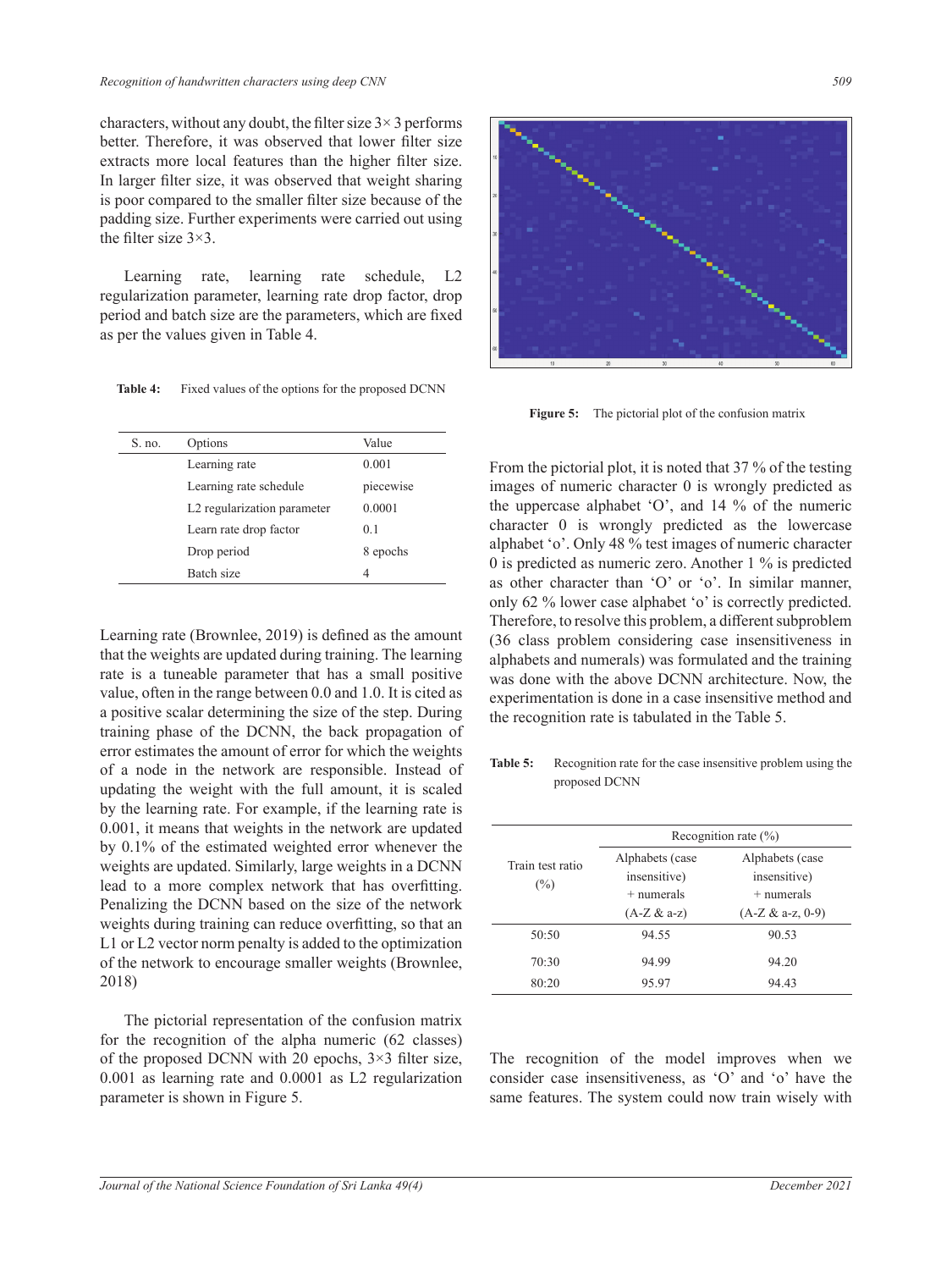the features automatically learnt by the proposed DCNN architecture. The recognition rate of the handwritten character recognition (62 class problem) of the proposed DCNN is compared with other available methods in Table 6. The aggregation table shows that the proposed DCNN architecture performs well compared with the other schemes. From the table, we also inferred that the machine-tuned features have better recognition results than man-tuned features.

**Table 6:** Recognition rate comparison of state-of-art methods on the Chars74K dataset with 62 classes

| State-of-art methods                                | Recognition rate $(\%)$ |
|-----------------------------------------------------|-------------------------|
| GoogleNet (Soomro et al., 2017)                     | 88.89                   |
| Alex Net (Soomro <i>et al.</i> , 2017)              | 77.77                   |
| Multiscale HoG Features (Newell & Griffin,<br>2011) | 80.00                   |
| ConvNet (Sundaresan & Lin, 2015)                    | 71.69                   |
| Proposed DCNN architecture                          | 90.32                   |
|                                                     |                         |

# **CONCLUSION**

A deep convolution neural network (DCNN) was designed for classifying handwritten characters and the proposed DCNN architecture achieved better recognition rate compared with the state-of-art methods. Detailed experimentation was conducted for tuning the parameter of the filter size and found that smaller filter size would give a better recognition rate. It was observed that the smaller filter size provides useful features, and it is computationally effective. The recognition of handwritten characters using the proposed DCNN architecture is well suitable for the Chars74K dataset. Therefore, this model can be used for digitizing bank deposit slips, cheque interpretations, and data entry of applications, loan and tax forms when combined with a good segmentation method.

#### **Conflict of interest**

The authors declare that there is no conflict of interest.

# **REFERENCES**

Attigeri S. (2018). Neural network based handwritten character recognition system. *International Journal of Engineering and Computer Science* **7**(3): 23761–23768. DOI: https://doi.org/10.18535/ijecs/v7i3.18

- Bai J., Chen Z., Feng B. & Xu B. (2014). Image character recognition using deep convolutional neural network learned from different languages, *Proceedings of 2014 IEEE International Conference on Image Processing (ICIP)*, October 27–30, Paris, France, pp. 2560–2564.
- Brownlee J. (2018). Use weight regularization to reduce overfitting of deep learning models. Available at *https:// machinelearningmastery.com/weight-regularization-toreduce-overfitting-of-deep-learning-models/*
- Brownlee J. (2019). How to configure the learning rate when training deep learning neural networks. Available at *https:// machinelearningmastery.com/learning-rate-for-deeplearning-neural-networks/*
- Darmatasia & Fanany M.I. (2017). Handwriting recognition on form document using convolutional neural network and support vector machines (CNN-SVM), *2017 5th International Conference on Information and Communication Technology (ICoIC7)*, Malacca City, pp.  $1-6.$

DOI: https://doi.org/10.1109/ICoICT.2017.8074699

Dash K.S., Puhan N.B. & Panda G. (2015). Handwritten numeral recognition using non-redundant Stockwell transform and bio-inspired optimal zoning. *IET Image Processing* **9**(10): 874–882.

DOI : https://doi.org/10.1049/iet-ipr.2015.0146

Driss S.B., Soua M., Kachouri R. & Akil M. (2017). A comparison study between MLP and convolutional neural network models for character recognition, *Proceedings of SPIE 10223, Real-Time Image and Video Processing* **2017**: 1022306.

DOI: https://doi.org/10.1117/12.2262589

- Enriquez E.A., Gordillo N., Bergasa L.M., Romera E. & Hu´elamo C.G. (2019). Convolutional neural network vs traditional methods for offline recognition of handwritten digits. In: *Advances in Physical Agents*. *WAF 2018. Advances in Intelligent Systems and Computing* (eds. R.F. Pizán, Á.G. Olaya, M.S. Lorente, J.I. Martínez, A.L. Espino), volume 855. Springer, Switzerland. DOI: https://doi.org/10.1007/978-3-319-99885-5\_7
- Gatto B.B., Santos E.M. dos & Fukui K. (2017). Subspacebased convolutional network for handwritten character recognition, *2017 14th IAPR International Conference on Document Analysis and Recognition (ICDAR)*, Kyoto, Japan, pp. 1044–1049.
	- DOI: https://doi.org/10.1109/ICDAR.2017.173
- Haseena M. & Clara A.R. (2017). A review on an efficient iterative thinning algorithm. *International Journal of Innovative Research in Science, Engineering and Technology* **6**(11): 541–548.
- Madakannu A. & Selvaraj A. (2020). DIGI-Net: a deep convolutional neural network for multi-format digit recognition. *Neural Computing and Applications* **32**: 11373–11383.

DOI: https://doi.org/10.1007/s00521-019-04632-9

Mariyathas J., Shanmuganathan V. & Kuhaneswaran B. (2020). Sinhala handwritten character recognition using convolutional neural network, *5th International Conference*